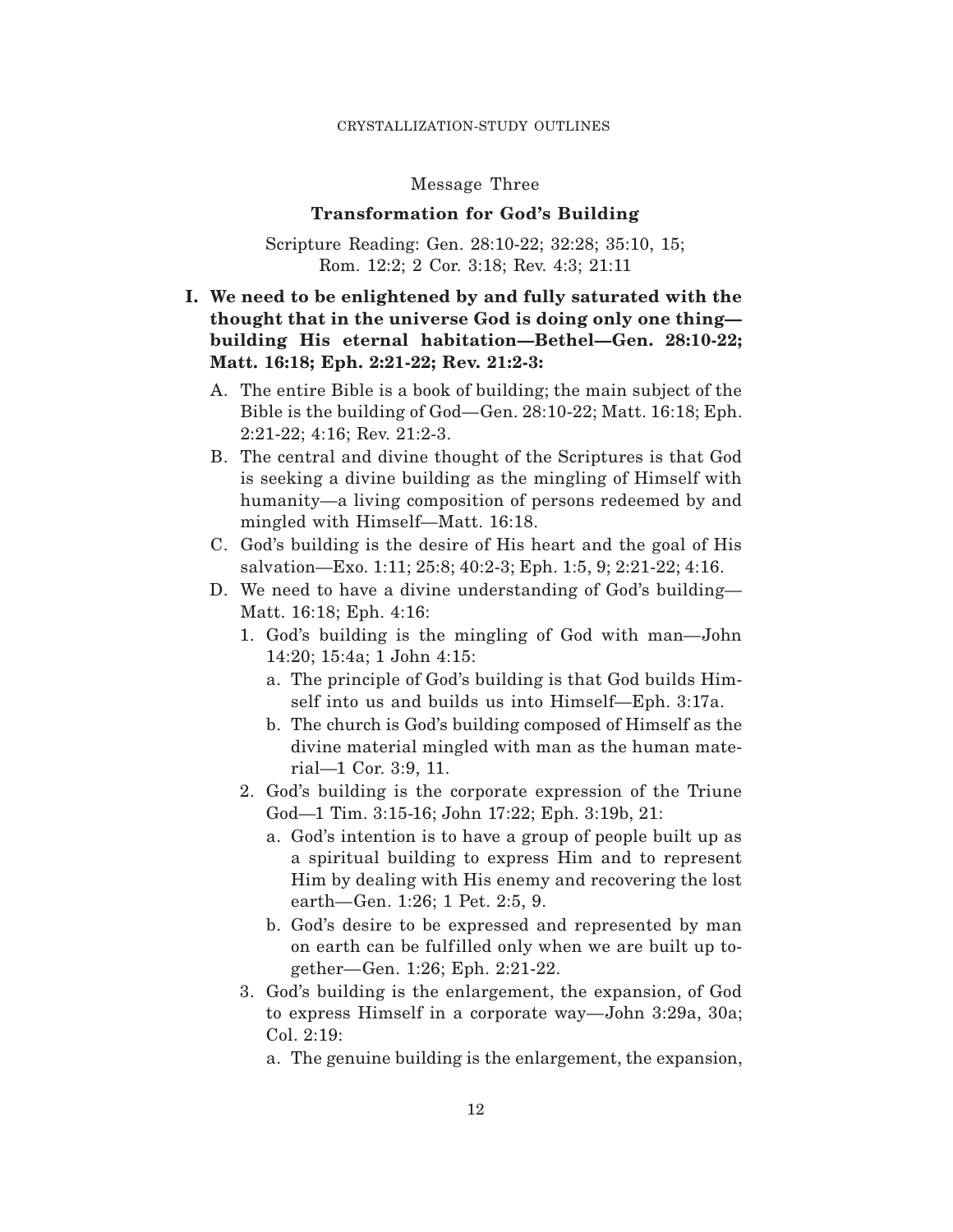Message Three (continuation)

of the Triune God, enabling God to express Himself in a corporate way—Eph. 3:21.

- b. The divine building is the Triune God as life being wrought into us so that we may become His one expression, the enlargement and expansion of God in His economy—vv. 9, 17a, 19b, 21; 1:10.
- E. Bethel, the house of God, is the church today and will consummate in the New Jerusalem as the eternal Bethel, the eternal dwelling place of God and His redeemed elect—Gen. 28:19; 35:15; 1 Tim. 3:15; Rev. 21:3, 22.
- **II. Jacob, a man under God's transforming hand, represents a life of transformation for God's building—Gen. 32:28; 35:10, 15:**
	- A. Jacob's history must become our biography:
		- 1. There are three distinct periods in Jacob's life: the period of dealings (chs. 25—32), the period of transformation (chs. 32—36), and the period of maturity (chs. 37—50).
		- 2. Everything that happened to Jacob was for his transformation:
			- a. In order to be transformed, Jacob had to be pressed into situations that gave him no choice except to undergo a change—31:36-42; 32:28.
			- b. From Jacob's experience we see that everything that happens to us is under God's sovereignty for our transformation—Rom. 8:28-29; 12:2.
			- c. Jacob's transformation began from the time the Lord came and touched Jacob's strongest part, his thigh, in Genesis 32; from that time onward, the process of transformation continued until chapter 37.
			- d. The trouble that Simeon and Levi caused Jacob touched him in the depths of his being, and he began to be transformed—34:30; 49:5-7.
		- 3. Jacob had been chosen to be the expression of God and a prince of God, and he could become God's expression and a prince of God only through transformation—1:26; 32:28; 2 Cor. 3:18:
			- a. *Israel* means "one who struggles with God" (Gen. 32:28) and "the prince of God."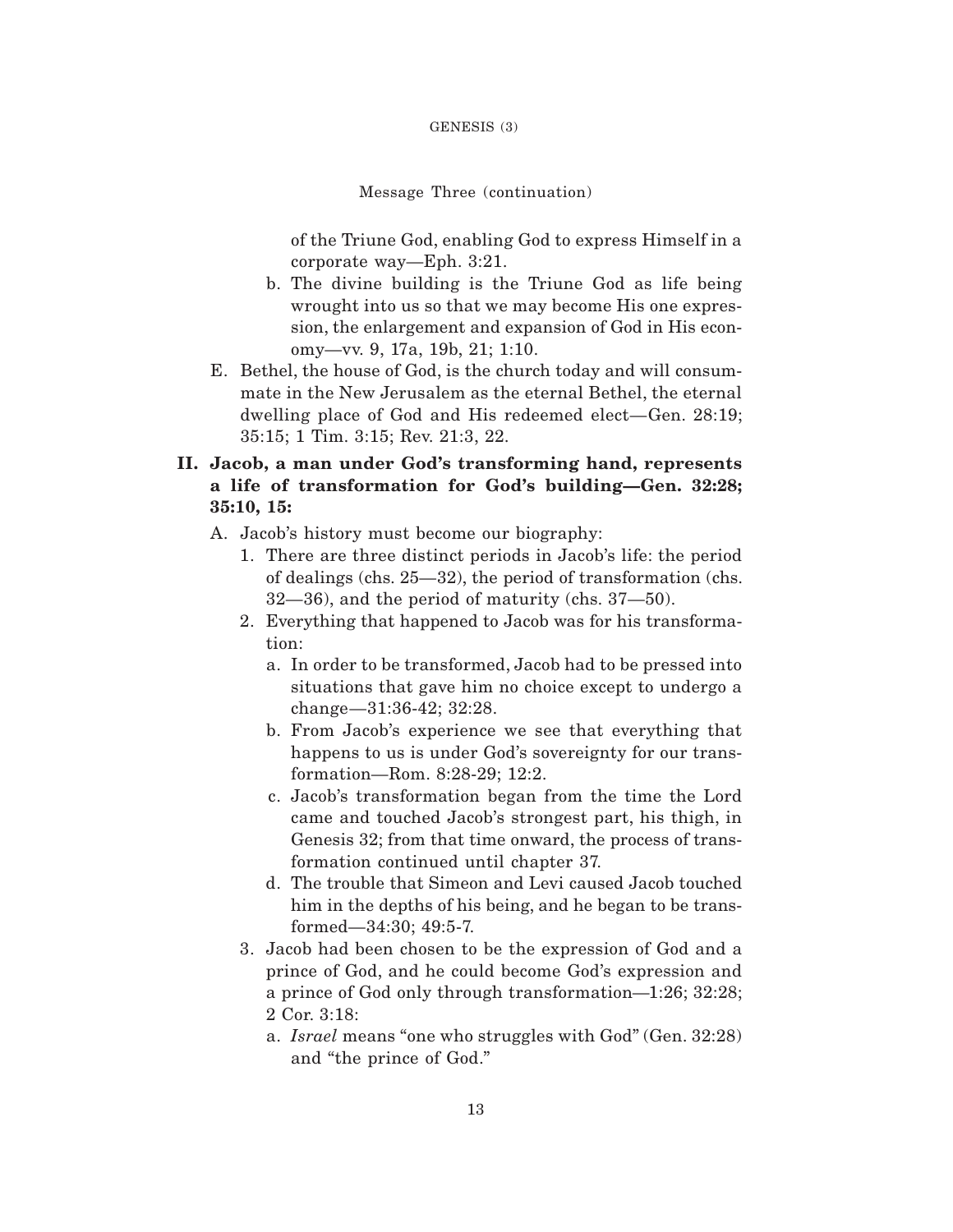### CRYSTALLIZATION-STUDY OUTLINES

Message Three (continuation)

- b. God's purpose in dealing with Jacob, a supplanter, was to transform him into Israel, a prince of God, bearing His image to express Him and exercising His dominion to represent Him—1:26.
- c. Jacob's name was changed to Israel; a supplanter (Jacob) was changed into a prince of God—32:27-28; 35:10.
- d. The Christian life is a life of struggling with God to be transformed by God into a prince of God—Rom. 12:2; 5:17.
- e. God's purpose in selecting, predestinating, and calling us is to transform pitiful sinners into royal sons so that, after the process of transformation has been completed, we may reign as kings—Rev. 22:5.
- B. Because of the fall, we became distorted clay; God's way is not to reform distorted ones but to transform them into stones for the building up of God's house, Bethel—Gen. 2:7; John 1:42; 1 Pet. 2:4-5.
- C. To be transformed is to have the pneumatic Christ, Christ in resurrection as the life-giving Spirit, dispensed and wrought into our soul to replace what we are in the natural life so that Christ may increase and our natural life may decrease—1 Cor. 15:45b; 2 Cor. 3:17-18; Eph. 3:17a.
- D. Transformation is not outward correction or adjustment but the metabolic function of the life of God in us, by the addition of the element of the divine life of Christ into our being, so that we may express the image of Christ outwardly—2 Cor. 3:18:
	- 1. The process of transformation is both organic and metabolic; it is organic because it is related to life, and it is metabolic because it is related to a process in which old elements are discharged and new elements are added—Rom. 5:10.
	- 2. The metabolic change that takes place during transformation is a change both in inward constitution and outward form—12:2; 8:29.
	- 3. Transformation is for the mass reproduction of the firstborn Son of God as the prototype of a God-man so that we may be shaped into His image to be exactly the same as the firstborn Son of God—v. 29.